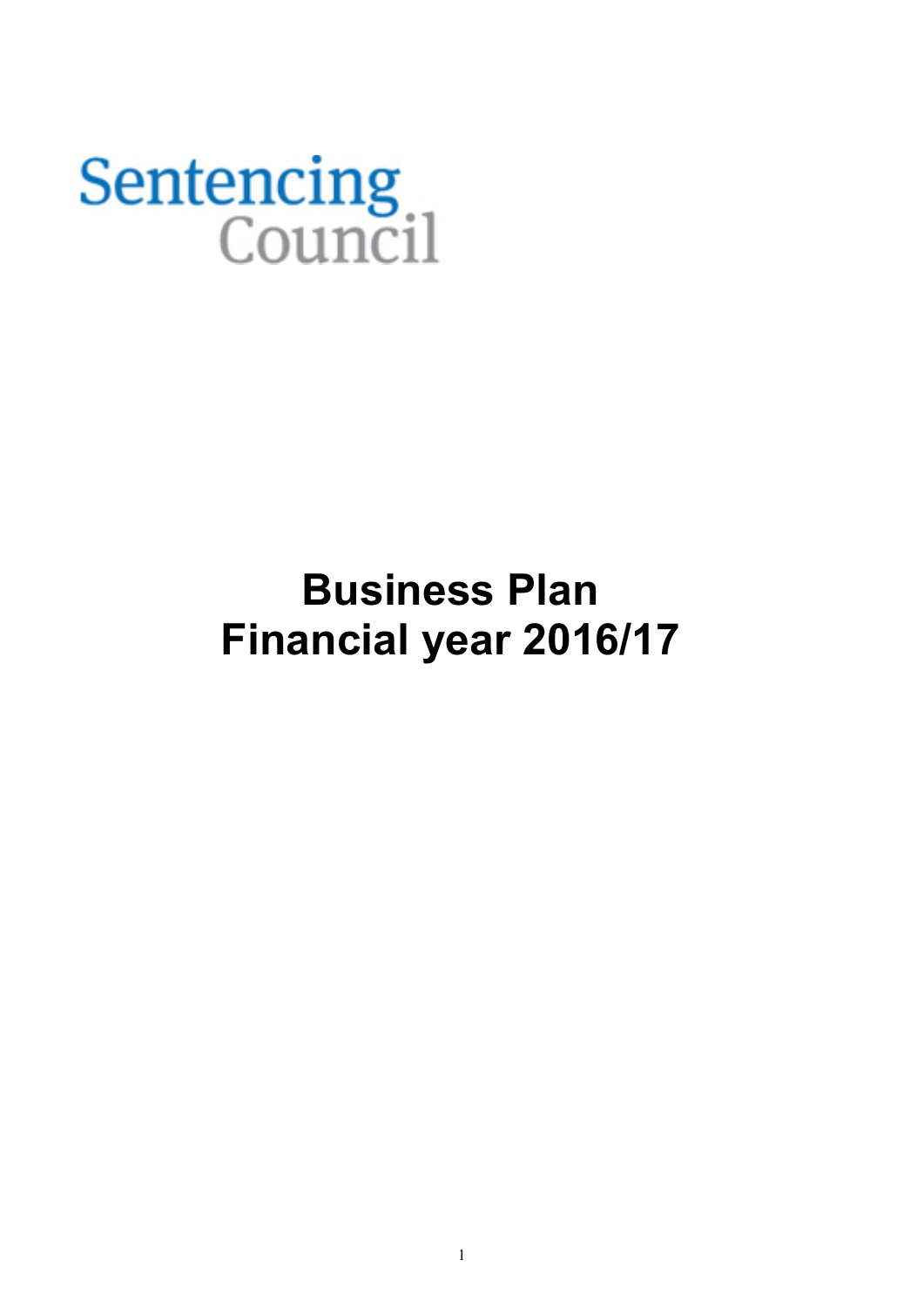# **Contents**

| <b>Chairman's introduction</b>                                                         | 3  |
|----------------------------------------------------------------------------------------|----|
| <b>Background and Membership</b>                                                       | 5  |
| <b>Objectives and Activity</b>                                                         | 7  |
| <b>Resources (staff headcount and budget)</b>                                          | 14 |
| Annex A: Rationale for the prioritisation of<br>guidelines                             | 15 |
| Annex B: Criteria for assessing and evaluating<br><b>Sentencing Council guidelines</b> | 16 |
| <b>Annex C: The Office of the Sentencing Council</b><br>organisation chart             | 18 |
| <b>Annex D: Sentencing Council Work Plan 2016 -</b><br>2019                            | 19 |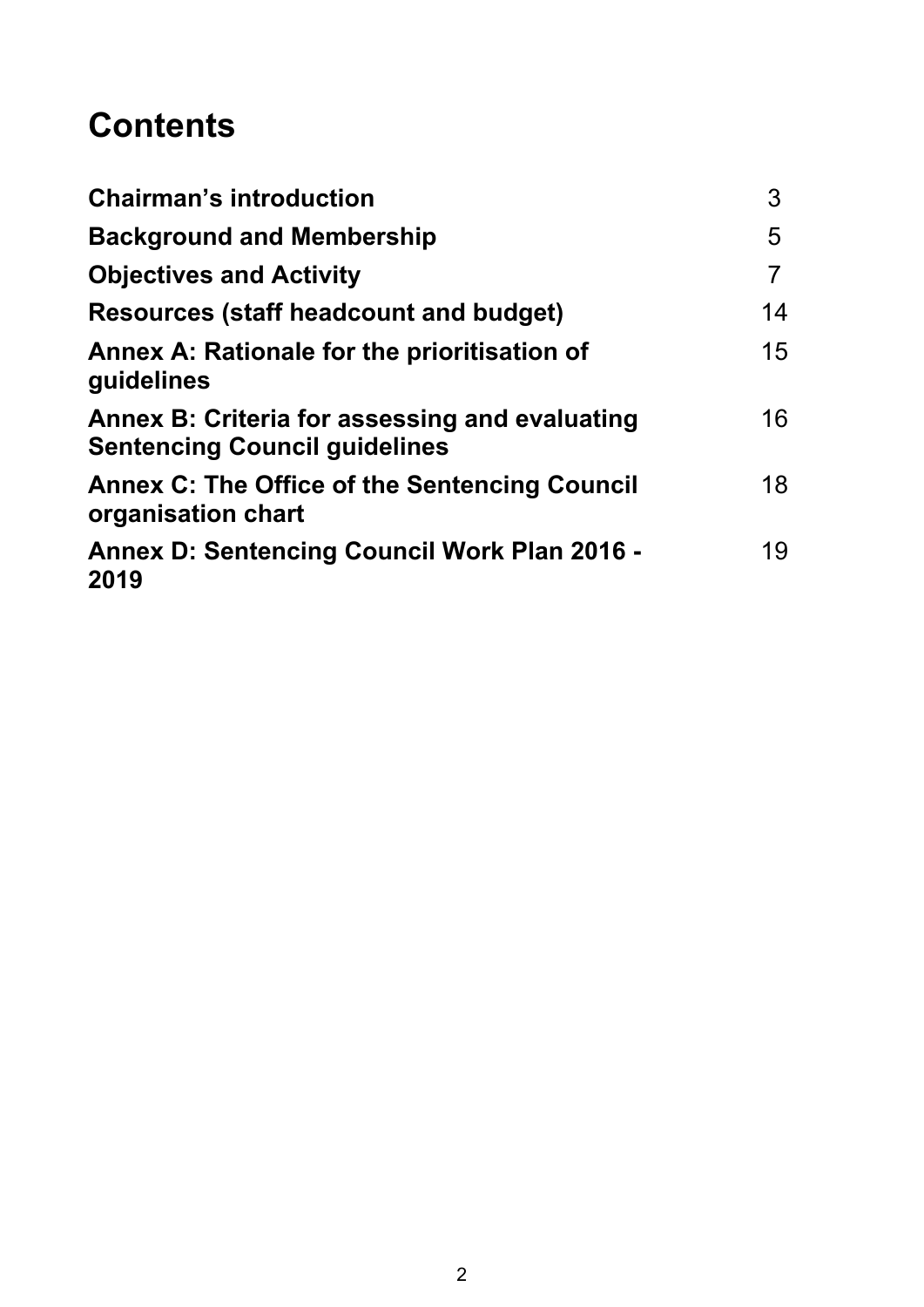# <span id="page-2-0"></span>**Chairman's introduction**



I am pleased to introduce the Sentencing Council's fourth annual business plan, which sets out our priorities for the coming year and the resources required for their delivery.

The past year was particularly productive. We published definitive guidelines on allocation, theft offences, dangerous dog offences, health and safety, corporate manslaughter and food safety and hygiene offences and robbery offences; and ran consultations on allocation, guilty pleas and the imposition of custodial sentences and community orders. We published the final annual report of the findings from the Crown Court Sentencing Survey, as well an assessment of the impact and implementation of the assault guideline and preliminary findings in relation to the burglary guideline. The Council also launched an online, digital version of the Magistrates' Courts Sentencing Guidelines (MCSG), the first major step in our digitisation programme.

The business plan sets out our goals for the coming year, which include the launch of nine consultations and the publication of three definitive guidelines, as well as publication of updated guidelines for the majority of the summary-only offences contained in the MCSG. These will make a significant contribution to the Council's ambition, by 2020, to have issued guidelines covering all of the most frequently sentenced either-way offences and replaced all guidance issued by its predecessor body, when it will have been in existence for ten years. The indicative three year work plan and the Council's rationale for prioritisation of guidelines are also published as part of our annual business plan.

The Council is required to monitor the operation and effect of its guidelines and we will continue to expand our evaluation work, publishing assessments of the environmental offences, drugs and burglary guidelines, and initiating evaluation of the robbery and sexual offences guidelines. We will take decisions about whether or not to revise the guidelines in light of these findings, which may result in amendment of the long term work plan. We will also make further progress towards digitisation, reflecting the wider reforms to the criminal justice system, by developing digital guidelines for the Crown Court.

The business plan has a different look this year, better to reflect the cyclical nature of the guideline development and evaluation process and the collaborative way in which the Council and its staff work. Communications activity remains important and will focus on two major areas: first, ensuring that the public and practitioners receive clear, accurate and timely information about sentencing guidelines and the sentencing process; and second, the ongoing digitisation of the guidelines, developing digital guidelines for the Crown Court.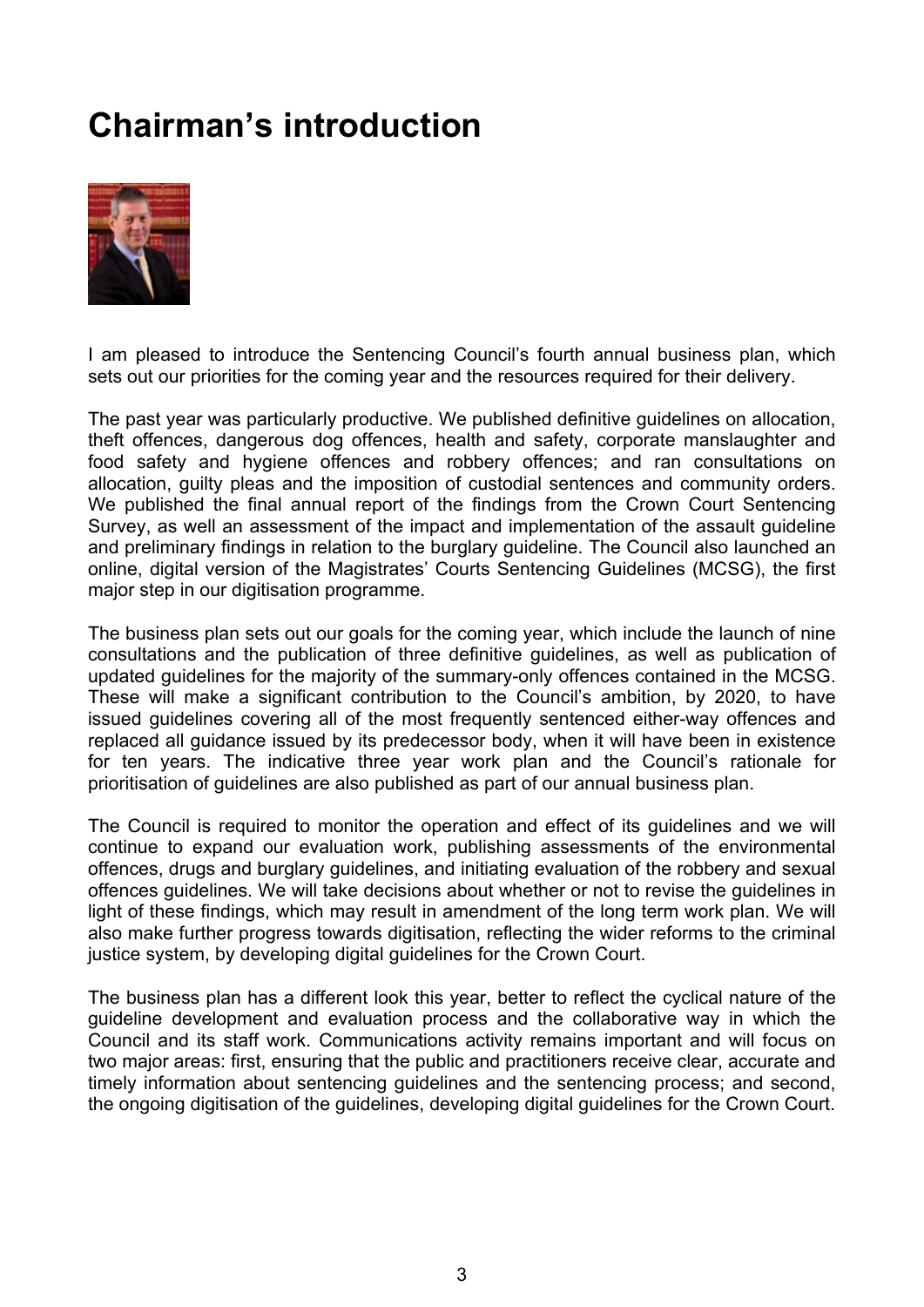For the first time, the business plan includes an objective relating to efficiency and people, reflecting the important role played by all of the staff of the Office of the Sentencing Council and recognising the need to make savings and become ever more efficient. Its ability to deliver its priorities will depend on the necessary resources being available.

I would like to take this opportunity to welcome our new members and to thank and acknowledge the contributions made by those members who have left the Council over the past year or are about to step down: Javed Khan, John Saunders, Lynne Owens and Michael Caplan.

**Colman Treacy May 2016**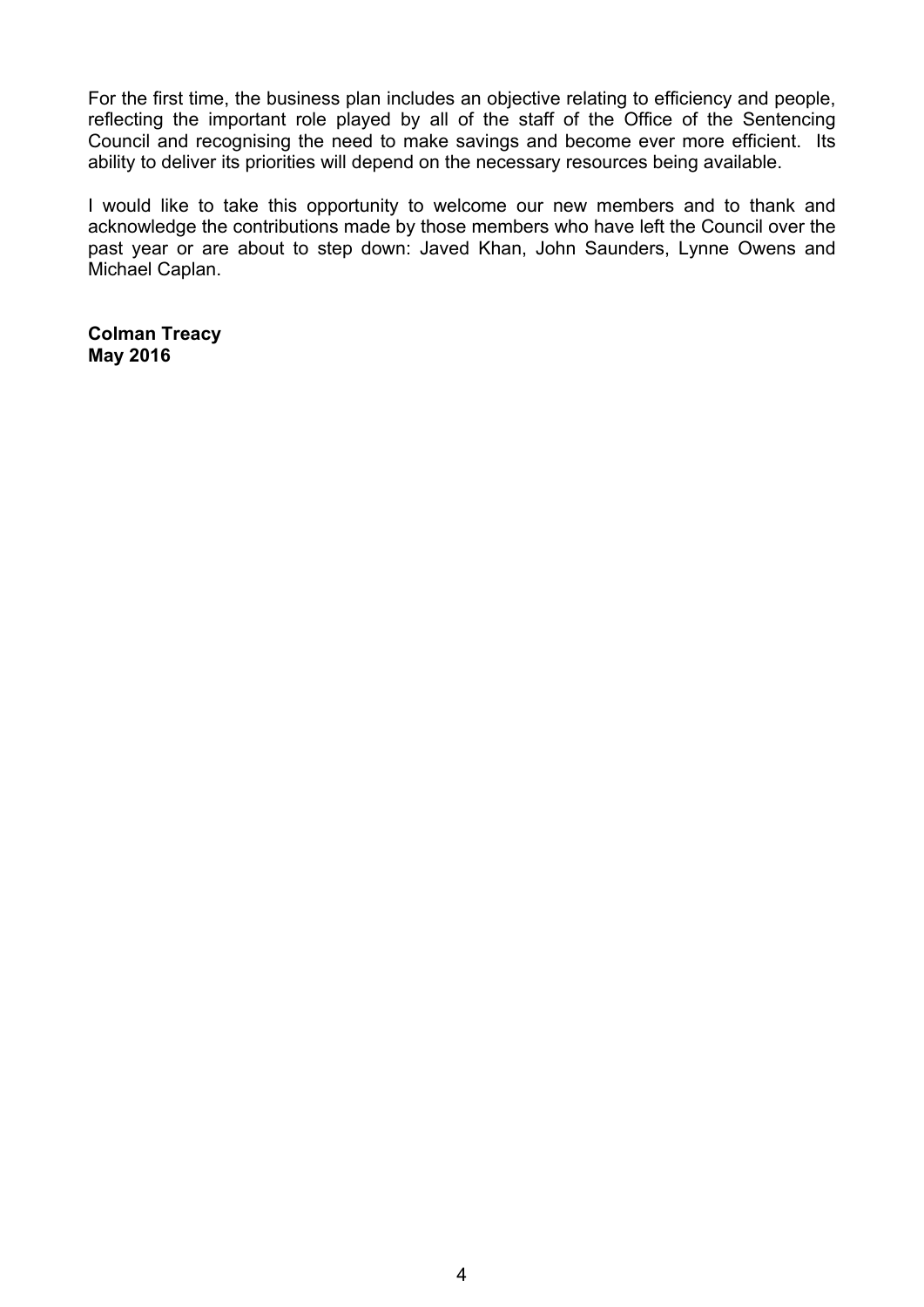# <span id="page-4-0"></span>**Background and Membership**

The Sentencing Council is an independent, non-departmental public body (NDPB) of the Ministry of Justice (MoJ). It was set up by Part 4 of the Coroners and Justice Act 2009 ("the Act") to promote greater transparency and consistency in sentencing, whilst maintaining the independence of the judiciary. Its primary role is to issue guidelines, which the courts must follow unless it is in the interests of justice not to do so.

The Council meets 10 times a year; minutes are published on its website.

## **Appointments to the Council**

The Lord Chief Justice, the Right Honourable Lord Thomas of Cwmgiedd is President of the Council. In this role he oversees Council business and appoints judicial members.

The Lord Chancellor and Secretary of State for Justice appoints non-judicial members.

All appointments are for a period of three years, with the possibility of extending up to a maximum of 10 years. Membership of the Council as of 1 May 2016 is as follows:

### *Members*

The Council comprises eight judicial and six non-judicial members. At the time of publication, two new appointments are pending:

## **Chair: The Right Honourable Lord Justice Treacy**

Colman Treacy was appointed to the Court of Appeal in 2012. He has been Chairman of the Sentencing Council since November 2013 and a member of the Council since April 2010.

#### **Vice-Chair: The Right Honourable Lady Justice Hallett DBE**

Heather Hallett was appointed to the Court of Appeal in 2005 and has been Vice President of the Court of Appeal Criminal Division since 2013. She was appointed to the Sentencing Council on 27 November 2013.

## **Michael Caplan QC**

Michael Caplan is one of the few solicitors to have been appointed QC. He is a partner at Kingsley Napley LLP. He was appointed to the Sentencing Council on 6 April 2013 and remains on the Council until 6 June 2016.

## **Mark Castle**

Mark Castle is Chief Executive of Victim Support. He was appointed to the Sentencing Council on 17 July 2015.

## **His Honour Judge Julian Goose QC**

Julian Goose is the Resident Judge and Honorary Recorder of Sheffield. He was appointed to the Sentencing Council on 26 June 2014.

#### **Martin Graham**

Martin Graham was Chief Executive of the Norfolk and Suffolk Community Rehabilitation Company until April 2016. He was appointed to the Sentencing Council on 1 June 2015.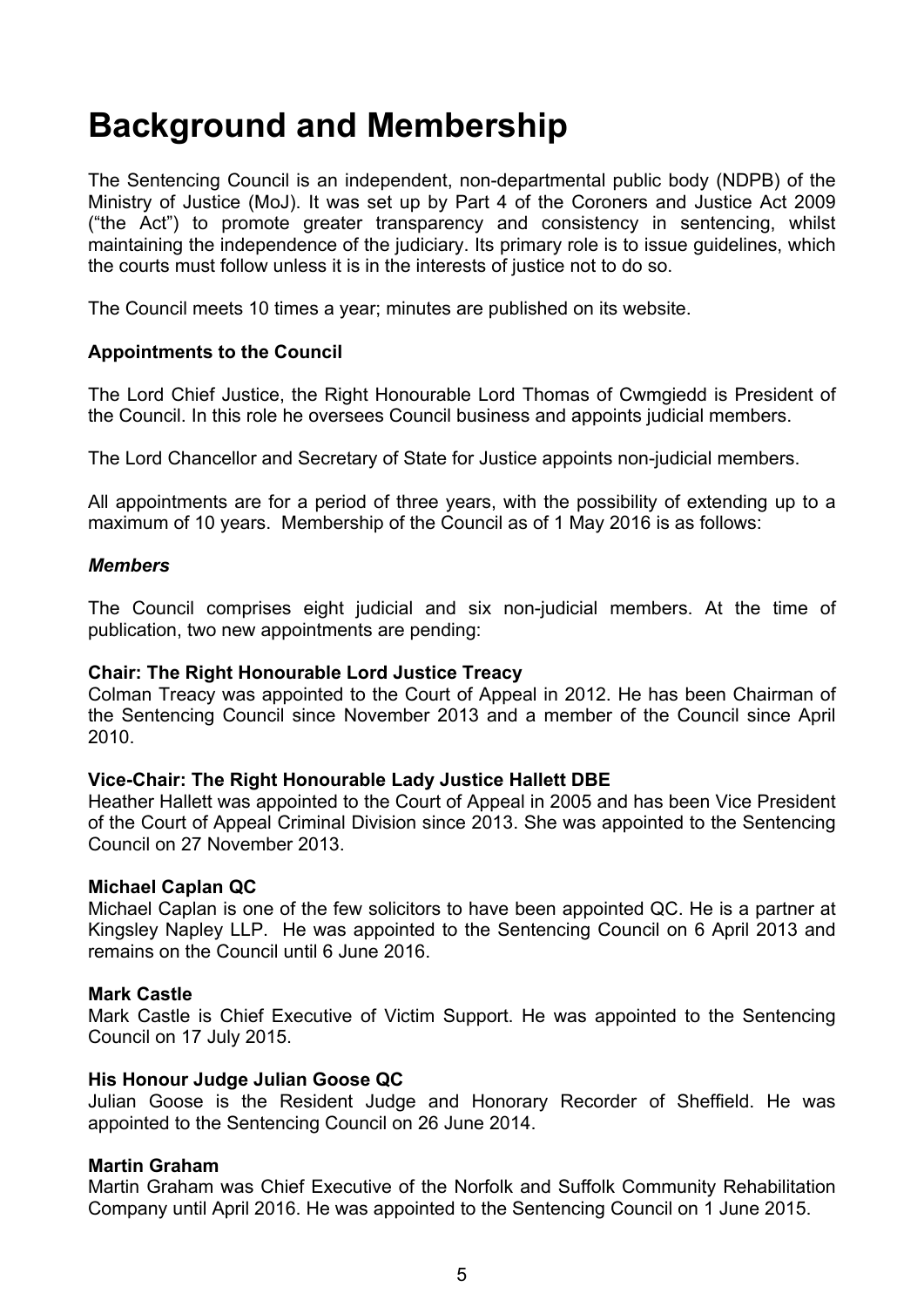## **Jill Gramann JP**

Jill Gramann has been a Magistrate since 1990 and was Chairman of the Kidderminster Bench from 2011-2013. She currently sits as a Magistrate on the Worcestershire Bench. She was appointed to the Sentencing Council on 6 April 2015.

### **The Honourable Mr Justice Holroyde**

Tim Holroyde was appointed as a High Court Judge in January 2009 and was a Presiding Judge on the Northern Circuit until December 2015. He was appointed to the Sentencing Council on 6 April 2015.

### **Her Honour Judge Munro QC**

Sarah Munro was appointed as a Circuit Judge based at Portsmouth Crown Court in 2011. She was appointed to the Sentencing Council on 6 April 2013.

### **Professor Julian Roberts**

Julian Roberts is a Professor of Criminology at the University of Oxford and a fellow of Worcester College. He was appointed to the Sentencing Council on 6 April 2010.

# **Alison Saunders**

Alison Saunders is the Director of Public Prosecutions and head of the Crown Prosecution Service. She was appointed to the Sentencing Council on 1 November 2013.

### **The Honourable Mrs Justice Thirlwall**

Kate Thirlwall was appointed as a High Court Judge in 2010 and was a Presiding Judge on the Midland Circuit until December 2015. She was appointed to the Sentencing Council on 6 April 2016.

#### **District Judge (Magistrates' Court) Richard Williams**

Richard Williams has been a District Judge (Magistrates' Court) in Wales since 2004 and a Crown Court Recorder on the Wales Circuit since 2012. He was appointed to the Sentencing Council on 6 April 2014.

## *Sub-groups*

The Council has sub-groups to provide oversight in three areas: analysis and research, confidence and communications and governance. The sub-groups' roles are mandated by the Council and all key decisions are escalated to the full membership. The sub-groups are internal rather than public-facing.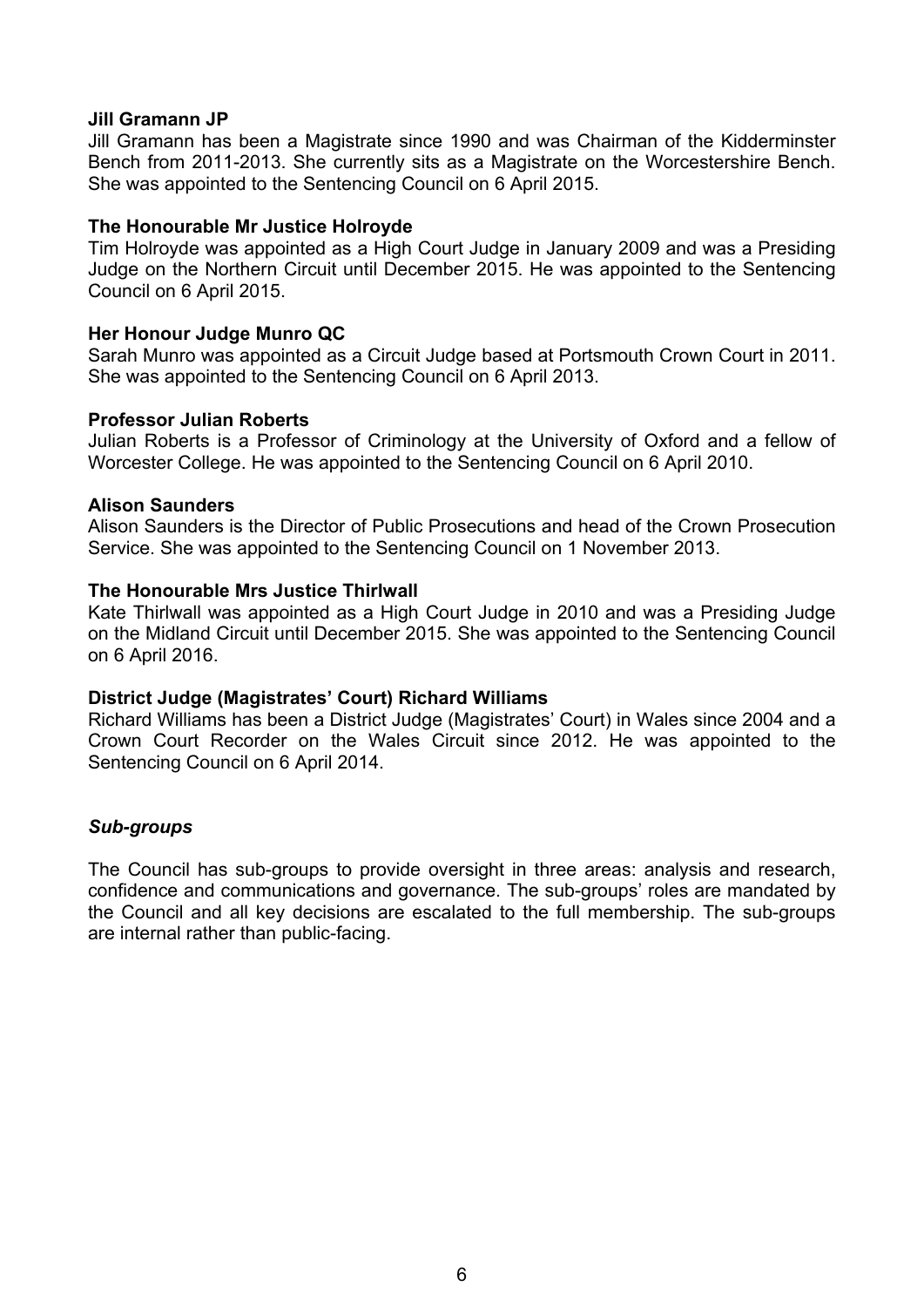# <span id="page-6-0"></span>**Objectives and Activity**

# **Statement of Purpose**

The Sentencing Council for England and Wales promotes a clear, fair and consistent approach to sentencing by publishing sentencing guidelines which provide clear structure and processes for judges and magistrates to use in court and improve awareness and understanding of sentencing among victims, witnesses, offenders and the public.

# **Objectives**

The Council's objectives are informed by its statutory duties under the Act. It will:

## **1. Prepare sentencing guidelines that meet their stated aims, with particular regard to the likely impact on prison, probation and youth justice services, the need to consider the impact on victims and to promote consistency and public confidence**

This will be met by: developing evidence-based guidelines, fully considering the policy, legal and resource implications; publishing consultations which clearly set out the rationale for the approach and likely resource implications; taking into account responses and research to make improvements before publication of definitive guidelines; and engaging with stakeholders, practitioners, the media and others to explain the implications of guidelines.

# **2. Monitor and evaluate the operation and effect of guidelines and draw conclusions**

This will be met by: putting in place bespoke, targeted evaluations and assessments of the impact and implementation of guidelines and collecting the necessary monitoring data; and by using evaluation evidence to review and if necessary, amend guidelines.

# **3. Promote awareness of sentencing and sentencing practice**

This will be met by: making effective use of consultation events, proactive engagement of the media, and maximising the Council's digital capability and online presence to promote awareness and to improve and strengthen engagement with stakeholders; and by publishing relevant material, in particular evaluations of guidelines and an annual report of the Council's activities.

# **4. Deliver efficiencies, while ensuring that the Council continues to be supported by high-performing and engaged staff**

This will be met by: delivering objectives within the allocated budget, while ensuring that the Office has a motivated and collaborative team who feel valued and challenged and has the necessary capability and autonomy to deliver clear, tangible and outcome-focused objectives, and work together to identify and implement more efficient ways of working and ensure value for money.

The **activities** for 2016/17 that will deliver these objectives are outlined in **Table 1** (p.10).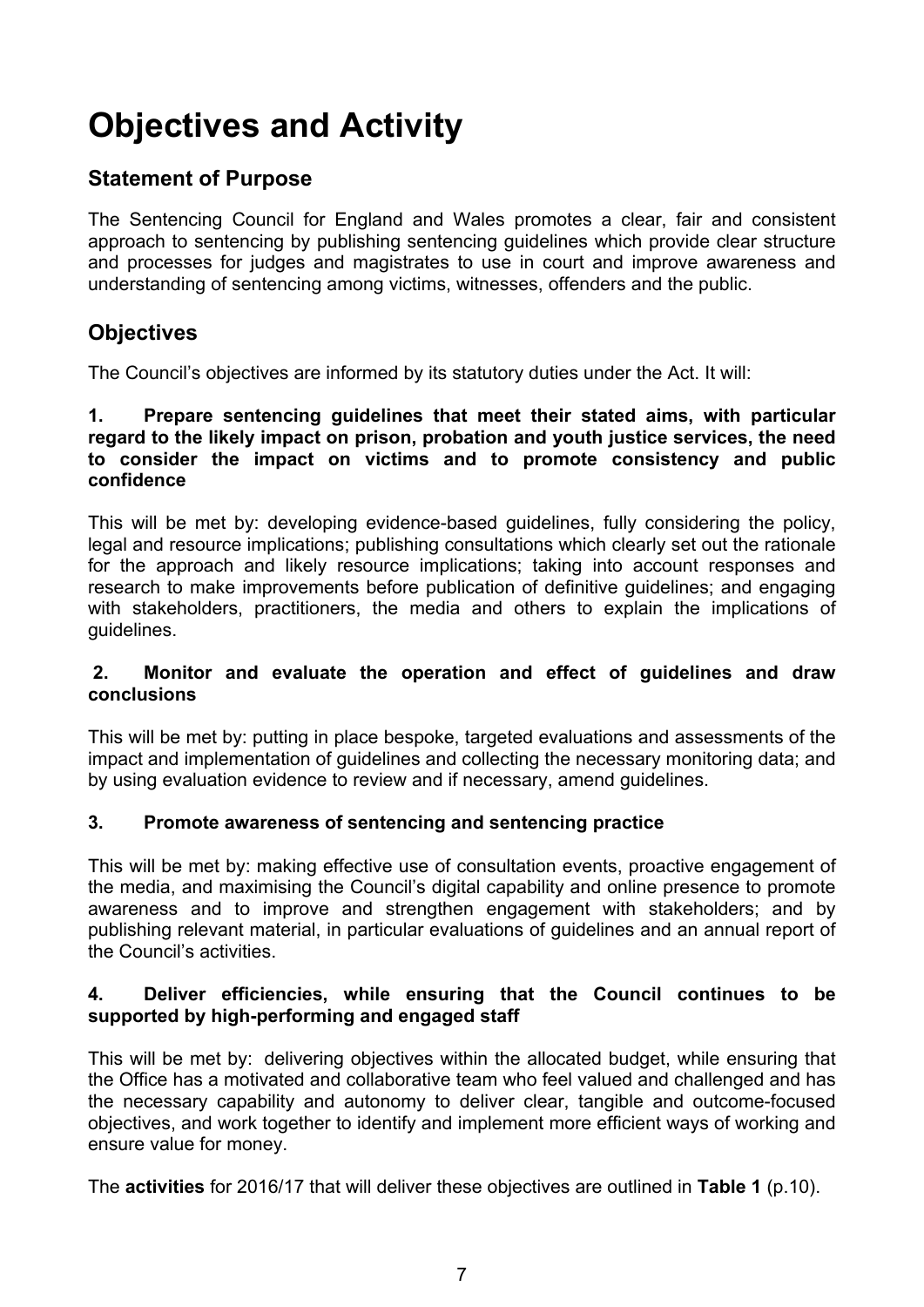# **Delivering the Sentencing Council's objectives**

The Council approaches delivering its objectives by adopting a guideline development cycle. This is based on the policy cycle set out by HM Treasury in the *Green Book on Appraisal and Evaluation in Central Government (2003)* and allows a culture of continuous improvement to be embedded within the development process.

Following this cycle, there are several key stages within the development of a sentencing guideline:



**Making the case for developing the guideline:** Annex A outlines the Council's rationale for prioritising which guidelines to produce, after which options for the actual guideline are considered. This may include conducting research, assessing options for the scope and remit of a guideline, its objectives, or whether there is in fact a need for the guideline. If the guideline has been requested by the Lord Chancellor, Lord Chief Justice, Court of Appeal or external bodies or stakeholders, this would also be considered.

**Developing the guideline***:* Once the Council has decided that a guideline will be produced and has agreed the objectives, work is undertaken to produce a draft guideline that will be issued for consultation. This involves a variety of different activities including consideration of relevant case law and existing sentencing guidelines or guidance; analysis of current sentencing practice; research and analysis to assess any practical, behavioural or resource implications of draft guideline proposals; stakeholder mapping and engagement and analysis of media reports. The guideline proceeds through a number of iterations of drafting in order to ensure that different options are fully considered. A monitoring and evaluation strategy is also drawn up to ensure that the guideline can be assessed and evaluated after implementation.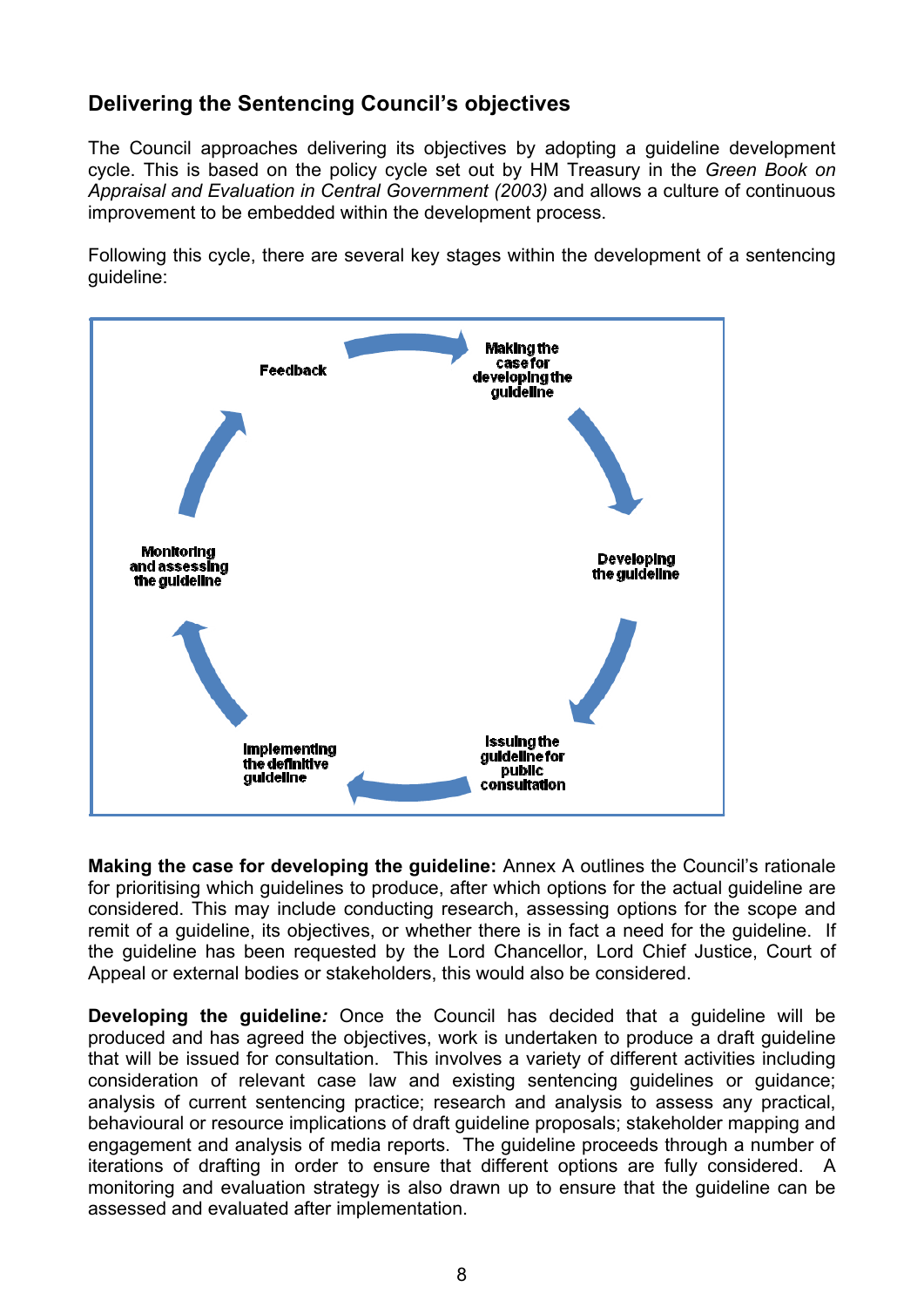**Issuing the guideline for public consultation:** A draft guideline is issued for public consultation, alongside the analysis and research that supported its development and an assessment of its resource implications and any equality impact. The media and stakeholders are briefed about the main issues and the purpose of the consultation, in order to bring it to the attention of a wide audience and encourage responses. Events are held with stakeholders to ensure that those with particular interest in the quideline are aware of the consultation and able to provide their input.

Further work is then undertaken after the consultation to revise the guideline to take account of the responses received; and to review and if necessary test changes to the guideline.

**Publishing and implementing the definitive guideline:** The guideline is published. Updated data on sentencing practice and a new resource assessment to reflect the final guideline are published at the same time. The guideline is distributed to stakeholders and events may be held. The media are also briefed, and a range of channels, including social media, are used in order to ensure that the public is informed and that all key parties are aware of and able to access the guideline.

The Council works with the Judicial College to help facilitate training for sentencers on using the guideline. There will generally be an implementation period of approximately three months before the guideline comes into effect in order to allow for awareness-raising and any training to take place.

**Monitoring and assessing the guideline:** Annex B outlines the Council's approach to monitoring and evaluating its guidelines. It adopts a targeted, bespoke and proportionate approach to assessing each guideline's impact and implementation, based on the likely impact of unanticipated consequences having a significant effect on correctional resources; whether the Council intended to change sentencing practice; and whether any informal evidence suggests the guideline may not have had its intended effect. It also takes into account the data and resources available. A variety of different methods of data collection may therefore be utilised, as necessary.

**Feedback:** The outcomes of the monitoring and evaluation, along with any stakeholder or media feedback will then be assessed and considered by the Council. On the basis of this, the guideline cycle moves back into the phase of **making the case for developing the guideline,** this time addressing the need to review the guideline and make improvements. If this is found to be necessary the cycle begins again. The timescale for this process will vary, depending on a number of factors including the extent of monitoring and evaluation and the urgency for taking any action.

# **Timing and prioritisation**

The Business Plan sets out an indicative timeline for preparation and publication of guidelines based on the Council's current priorities and its three year rolling work programme. The plan will be subject to bi-annual review and updates will be published, as appropriate, on the Sentencing Council website.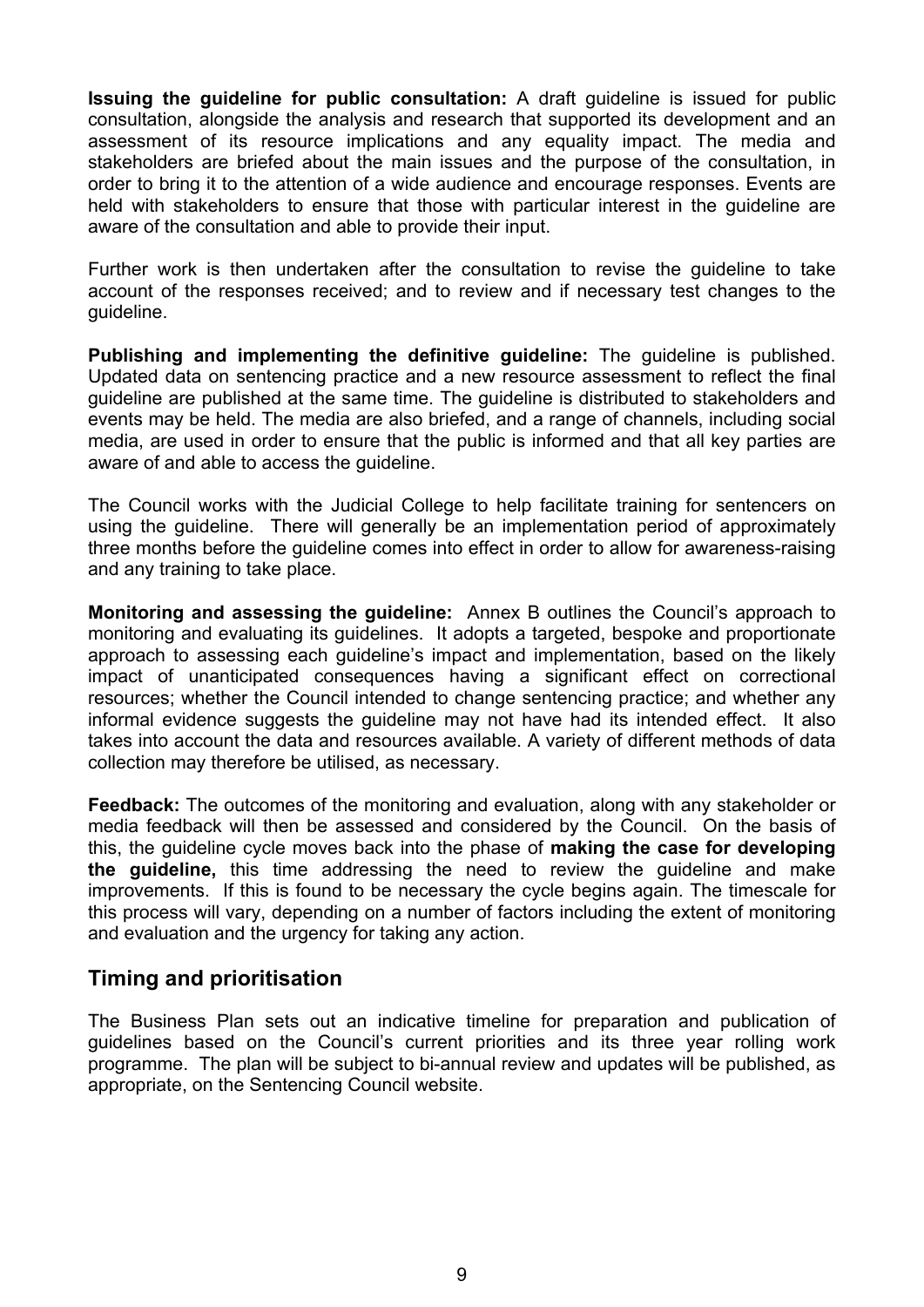# **Table 1: The main activities to deliver the objectives and planned timescales are as follows**

| <b>Work area</b>                                                                               | <b>Objectives</b><br>addressed | Key planned deliverables                                                                                       | Target (end of quarter) |
|------------------------------------------------------------------------------------------------|--------------------------------|----------------------------------------------------------------------------------------------------------------|-------------------------|
| <b>SECTION 1: GUIDELINES</b>                                                                   |                                |                                                                                                                |                         |
|                                                                                                |                                |                                                                                                                |                         |
| <b>Assault</b>                                                                                 | 1                              | Review decision to postpone revision of guideline (depends on<br>Government response to Law Commission report) | September 2016          |
| <b>Breach of Orders</b>                                                                        | 1, 2, 3                        | Publication of consultation paper, resource assessment and statistical<br>bulletin                             | September 2016          |
| <b>Burglary</b>                                                                                | 2, 3                           | Publication of second stage guideline evaluation findings                                                      | March 2017              |
| <b>Child cruelty</b>                                                                           | 1, 2, 3                        | Publication of consultation paper, and resource assessment                                                     | December 2016           |
| Dangerous dogs                                                                                 | 1, 3                           | Guideline in force                                                                                             | September 2016          |
|                                                                                                | $\overline{2}$                 | Commence work on assessing the guideline                                                                       | March 2017              |
| <b>Drugs</b>                                                                                   | 2, 3                           | Publication of findings from guideline evaluation                                                              | March 2017              |
| <b>Environmental</b>                                                                           | 2, 3                           | Publication of findings from guideline monitoring                                                              | December 2016           |
| <b>Reduction in sentence</b><br>for a guilty plea                                              | 1, 2, 3                        | Publication of definitive guideline, consultation response, research report<br>and updated resource assessment | December 2016           |
|                                                                                                | $\overline{2}$                 | Put in place multi-agency group to plan evaluation of guideline                                                | March 2017              |
|                                                                                                | 1, 3                           | Guideline in force                                                                                             | March 2017              |
| Health & Safety,<br>Corporate<br><b>Manslaughter &amp; Food</b><br><b>Safety &amp; Hygiene</b> | 2                              | Monitor guideline                                                                                              | Ongoing                 |
| <b>Stalking/harassment</b><br>and other offences                                               | 1, 2, 3                        | Publication of consultation, resource assessment and statistical bulletin                                      | March 2017              |
| Imposition of<br>community and                                                                 | 1, 2, 3                        | Publication of definitive guideline, consultation response and updated<br>resource assessment                  | September 2016          |
| custodial sentences                                                                            | 1, 3                           | Guideline in force                                                                                             | December 2016           |
| Knife/ offensive<br>weapon possession                                                          | 1, 2, 3                        | Publication of consultation paper, resource assessment and statistical<br>bulletin                             | September 2016          |
| <b>Magistrates' Court</b>                                                                      | 1, 3                           | Publication of consultation paper and resource assessments                                                     | <b>June 2016</b>        |
| <b>Sentencing Guidelines</b><br>- revision of SGC<br>summary only                              | 1, 2, 3                        | Publication of definitive guideline, consultation response and updated<br>resource assessments                 | March 2017              |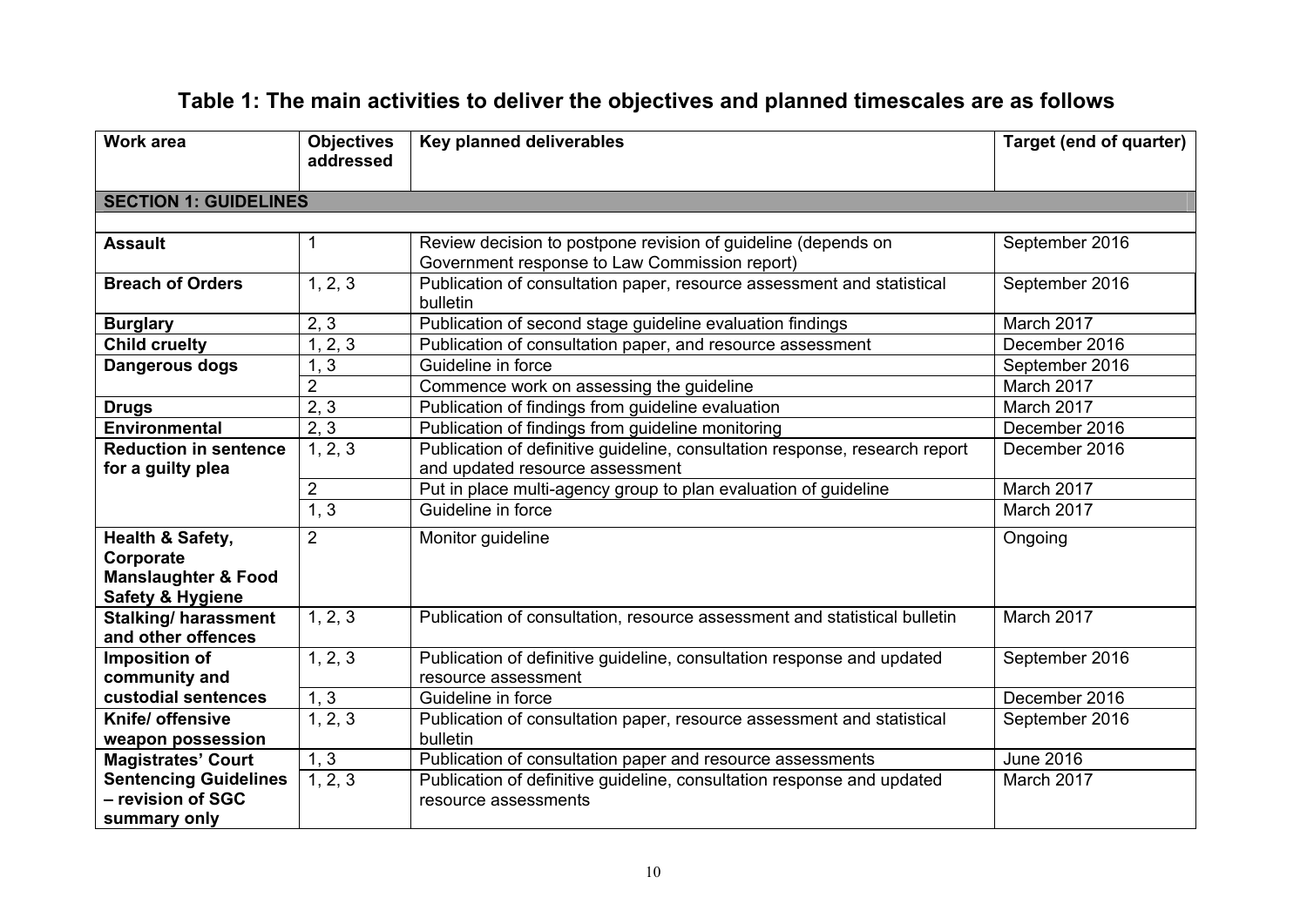# **SECTION 1 (CONTINUED): GUIDELINES**

| <b>Manslaughter</b>                                                                           | 1, 2, 3        | Publication of consultation, resource assessment and statistical bulletin                                      | March 2017                   |
|-----------------------------------------------------------------------------------------------|----------------|----------------------------------------------------------------------------------------------------------------|------------------------------|
| <b>Overarching Principles</b><br><b>Domestic abuse</b>                                        | 1, 2, 3        | Publication of consultation and resource assessment                                                            | March 2016                   |
| Robbery                                                                                       | 1, 3           | Guideline in force                                                                                             | June 2016                    |
|                                                                                               | $\overline{2}$ | External contract let to evaluate guideline; data collection commences in<br>Crown Court                       | September 2016-March<br>2017 |
| <b>Public order</b>                                                                           | 1, 2, 3        | Publication of consultation guideline, resource assessment and statistical<br>bulletin                         | March 2017                   |
| <b>Sexual offences</b>                                                                        | $\overline{2}$ | External contract let to evaluate guideline; data collection commences in<br><b>Crown Court</b>                | September 2016-March<br>2017 |
| <b>Theft</b>                                                                                  | $\overline{2}$ | Further data collection in magistrates' courts to assess guideline<br>commences                                | December 2016                |
| <b>Youths</b>                                                                                 | 1, 2, 3        | Publication of consultation guideline, resource assessment, and statistical<br>bulletin                        | <b>June 2016</b>             |
|                                                                                               | 1, 2, 3        | Publication of definitive guideline, consultation response, research report<br>and updated resource assessment | March 2017                   |
|                                                                                               |                |                                                                                                                |                              |
| <b>SECTION 2: CROSS-CUTTING WORK</b>                                                          |                |                                                                                                                |                              |
|                                                                                               |                |                                                                                                                |                              |
| <b>Digitisation of</b><br>guidelines                                                          | 3              | Maintain, support and promote online and offline sentencing guidelines for<br>magistrates (MCSG)               | Ongoing                      |
|                                                                                               | 3              | Finalise plans for delivery of online and offline sentencing guidelines for<br>the Crown Court                 | September 2016               |
|                                                                                               | 3              | Deliver, promote, support and maintain online and offline sentencing<br>guidelines in the Crown Court          | March 2017                   |
| <b>Annual Report</b>                                                                          | 3              | <b>Publish Annual Report</b>                                                                                   | December 2016                |
| <b>Business Plan</b>                                                                          | 3              | Review progress and publish update                                                                             | December 2016                |
| Magistrates' court data<br>scoping exercise                                                   | 1, 2           | Publish research report and recommendations                                                                    | September2016                |
| <b>References received</b><br>from Lord Chancellor<br>or Court of Appeal<br>under section 124 | 1, 2, 3        | Respond as required                                                                                            | Reactive only                |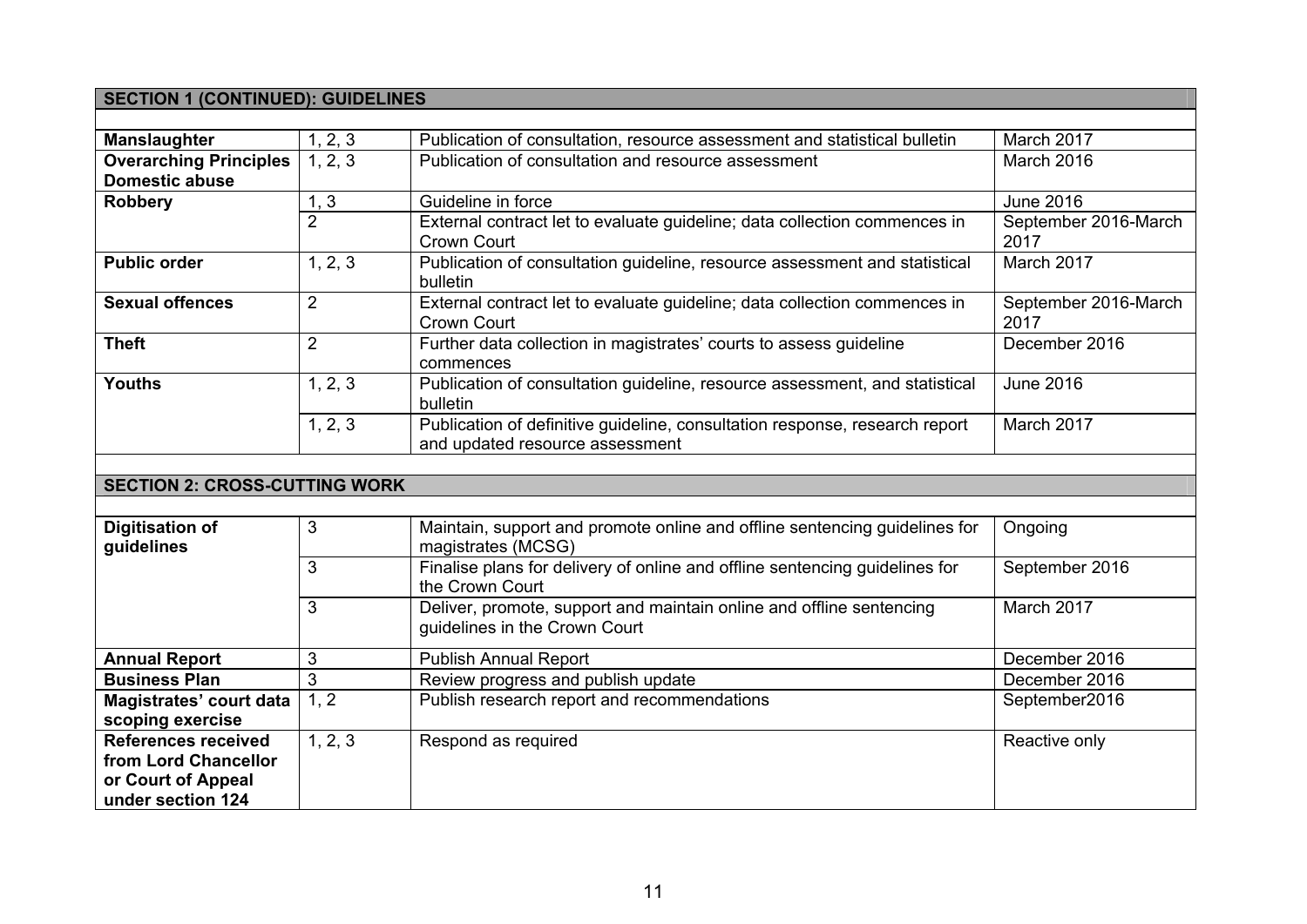| <b>SECTION 2 (CONTINUED): CROSS-CUTTING WORK</b> |      |                                                                                                                                                                                                                                                                                                                                                                                                                                                                                                                             |                              |
|--------------------------------------------------|------|-----------------------------------------------------------------------------------------------------------------------------------------------------------------------------------------------------------------------------------------------------------------------------------------------------------------------------------------------------------------------------------------------------------------------------------------------------------------------------------------------------------------------------|------------------------------|
| <b>External</b><br>representation                | 1, 3 | Council members and office staff speak at 20 external events targeting the<br>judiciary, criminal justice practitioners, academics and special interest<br>groups                                                                                                                                                                                                                                                                                                                                                           | Ongoing                      |
|                                                  | 3    | Promote sentencing guidelines and the Council using all channels,<br>including via proactive and positive engagement with the media, to engage<br>with Government, its Arm's Length Bodies, the Judicial College and<br>organisations with an interest in criminal justice and sentencing.                                                                                                                                                                                                                                  |                              |
| <b>SECTION 3: EFFICIENCY AND OUR PEOPLE</b>      |      |                                                                                                                                                                                                                                                                                                                                                                                                                                                                                                                             |                              |
|                                                  |      |                                                                                                                                                                                                                                                                                                                                                                                                                                                                                                                             |                              |
| <b>Efficiency</b>                                | 4    | Assess need for publication of hard copy documents on case by case<br>basis, publishing online unless not appropriate.<br>Ensure value for money in the procurement of goods and services, making<br>savings where possible, in particular from printing costs and complying<br>with departmental finance, procurement and contract management rules.<br>Learn from lessons of each project, making improvements to future<br>guidelines as a result; and improving efficiency on the basis of experience<br>of what works. | Ongoing; review<br>quarterly |
| Capability                                       | 4    | Enable the Council to operate digitally, through development and support<br>of secure online members' area, digital Council papers and online<br>collaboration tools.<br>Ensure all staff undertake at least five days of targeted learning and<br>development to develop skills, capability and career.<br>Hold lunchtime seminars for staff to share knowledge and expertise about<br>the work of the Council, the criminal justice system and Whitehall/<br>Government.                                                  |                              |
| <b>Engagement</b>                                | 4    | Implement an action plan arising from the findings of the people survey,<br>based on priorities identified by staff.                                                                                                                                                                                                                                                                                                                                                                                                        |                              |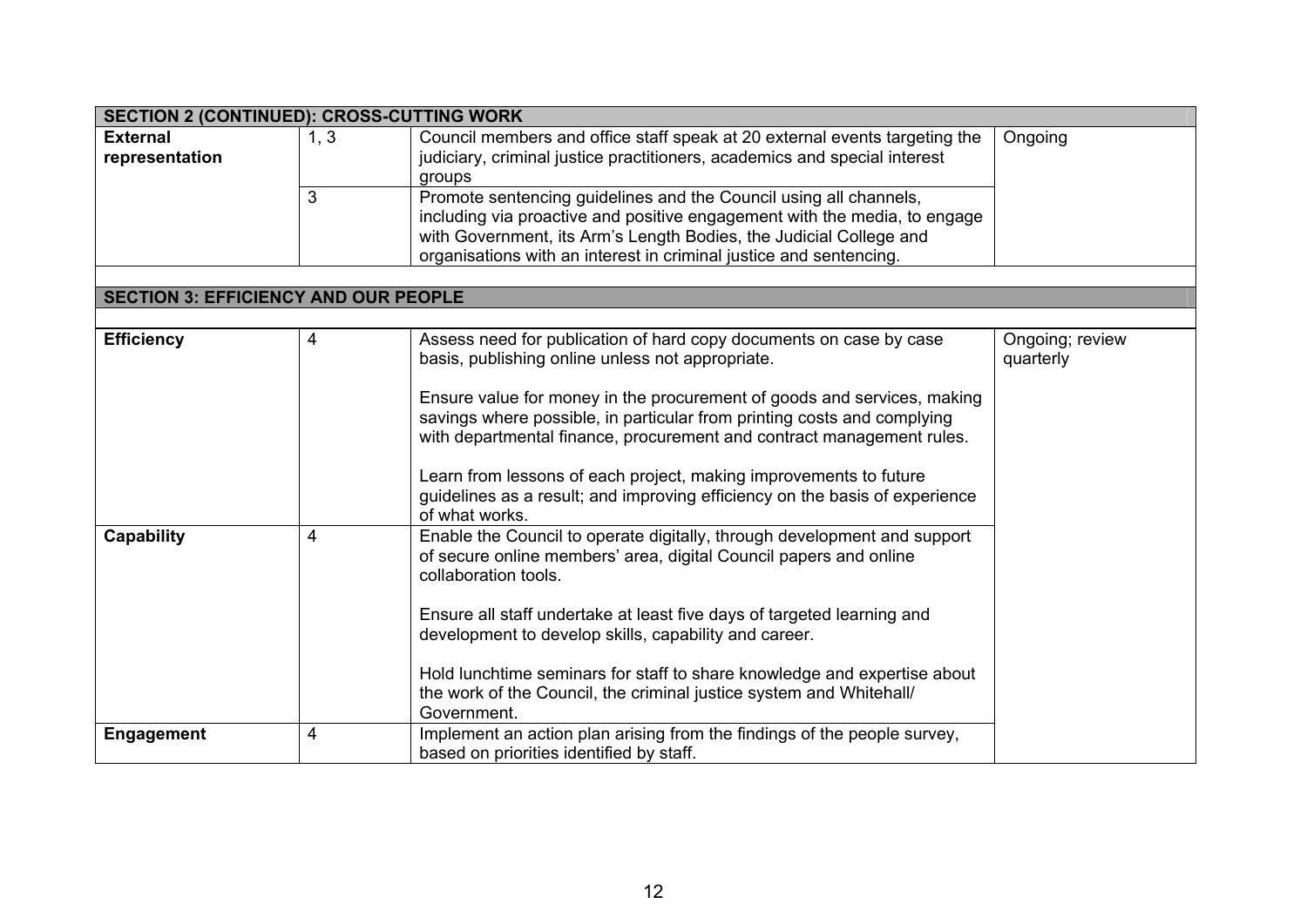| TIMELINE OF PUBLICATIONS AND GUIDELINE EFFECTIVE DATES 2016/2017 |                                                             |                                            |  |
|------------------------------------------------------------------|-------------------------------------------------------------|--------------------------------------------|--|
| April                                                            | <b>Robbery</b>                                              | Definitive guideline in force              |  |
|                                                                  | <b>Business Plan</b>                                        | Publication of plan                        |  |
| May                                                              | Youth                                                       | Launch of consultation                     |  |
|                                                                  | <b>Magistrates' Courts Sentencing</b><br><b>Guidelines</b>  | Launch of consultation                     |  |
| July                                                             | <b>Dangerous Dogs</b>                                       | Definitive guideline in force              |  |
| September                                                        | Knife/offensive weapon<br>possession                        | Launch of consultation                     |  |
|                                                                  | Magistrates' court data scoping<br>exercise                 | Publication of report                      |  |
|                                                                  | <b>Imposition of community &amp;</b><br>custodial sentences | <b>Publication of Definitive Guideline</b> |  |
|                                                                  | <b>Breach</b>                                               | Launch of consultation                     |  |
| October                                                          | <b>Annual Report</b>                                        | Publication of report                      |  |
| November                                                         | Reduction in sentence for a guilty<br>plea                  | Publication of definitive guideline        |  |
| December                                                         | Child cruelty & assaults on a<br>child                      | Launch of consultation                     |  |
|                                                                  | <b>Environmental</b>                                        | Publication of evaluation findings         |  |
|                                                                  | <b>Imposition of community &amp;</b><br>custodial sentences | Definitive guideline in force              |  |
| January                                                          | <b>Magistrates' Courts Sentencing</b><br><b>Guidelines</b>  | Publication of definitive guideline        |  |
|                                                                  | <b>Public Order</b>                                         | Launch of consultation                     |  |
| February                                                         | Reduction in sentence for a guilty<br>plea                  | Definitive guideline in force              |  |
|                                                                  | Youth                                                       | Publication of definitive guideline        |  |
|                                                                  | <b>Stalking /harassment and other</b><br>offences           | Launch of consultation                     |  |
|                                                                  | <b>Domestic abuse</b>                                       | Launch of consultation                     |  |
| March                                                            | <b>Drugs</b>                                                | Publication of evaluation findings         |  |
|                                                                  | <b>Burglary</b>                                             | Publication of evaluation findings         |  |
|                                                                  | <b>Manslaughter</b>                                         | Launch of consultation                     |  |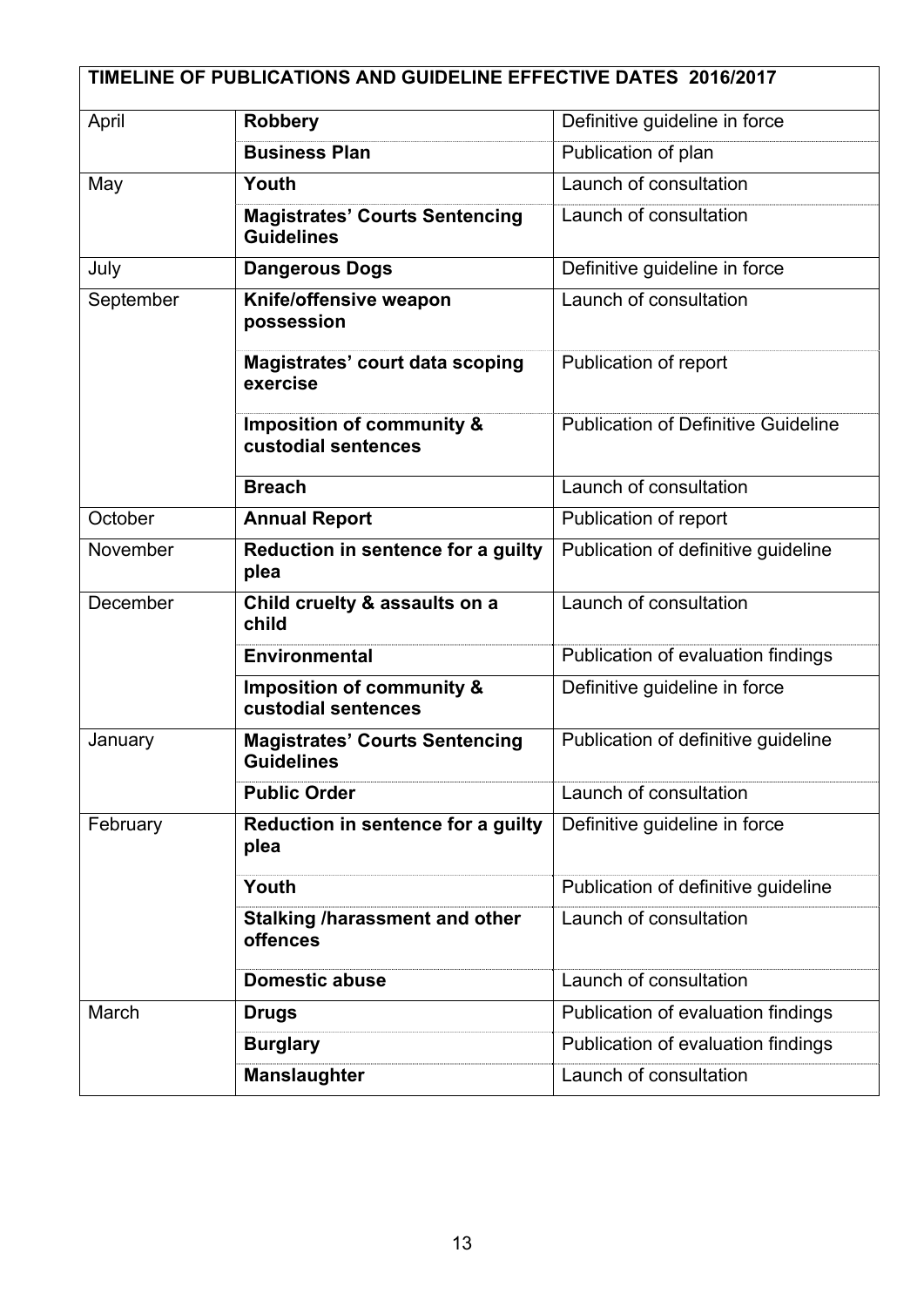# <span id="page-13-0"></span>**Resources**

# **Staff headcount (as at 1 April 2016)**

| Area of activity                  | FTE <sup>1</sup> |
|-----------------------------------|------------------|
| <b>Head of Office and support</b> | $\mathbf 2$      |
| <b>Policy</b>                     | 5                |
| Analysis and research             | 5.8              |
| Legal                             | $\mathbf 2$      |
| <b>Communications</b>             | $\mathbf 2$      |
| <b>Total</b>                      | 16.8             |

# **Budget**

Summary of budget and resource allocation

|                                 | 2015/16               | 2016/17  |
|---------------------------------|-----------------------|----------|
|                                 | (actual) <sup>2</sup> | (budget) |
|                                 | £000s                 | £000s    |
| <b>Total funding allocation</b> | 1,532                 | 1,440    |
|                                 |                       |          |
| <b>Staff costs</b>              | 1,114                 | 1,100    |
| <b>Non staff costs</b>          | 283                   | 340      |
| <b>Total expenditure</b>        | 1,397                 | 1,440    |

<sup>&</sup>lt;u>\_</u><br>1 FTE: full-time equivalents<br><sup>2</sup> The total expenditure has been rounded to the nearest £1,000 independently from the constituent parts, therefore summing the parts may not equal the rounded total.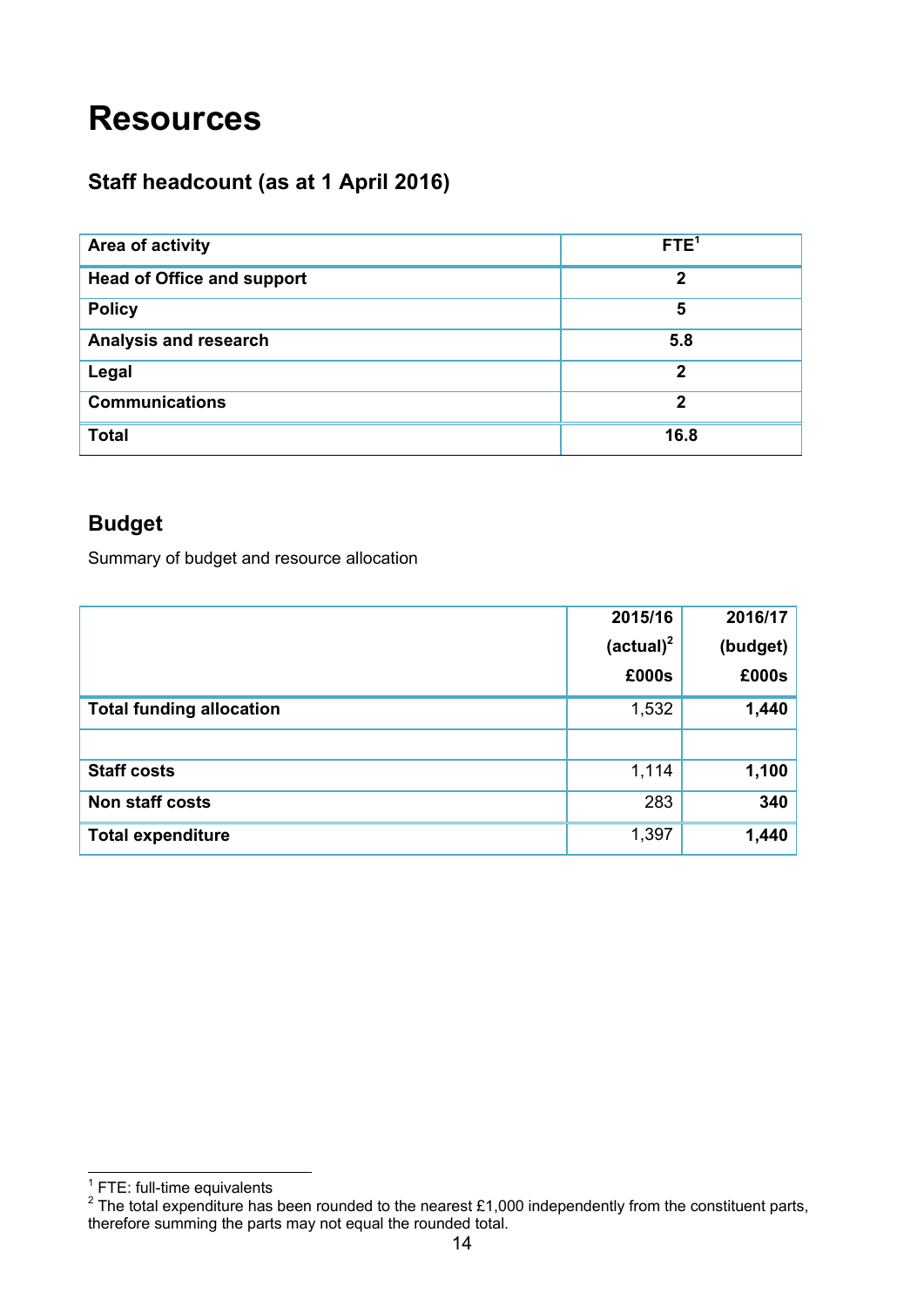# <span id="page-14-0"></span>**Annex A: Rationale for the prioritisation of guidelines**

Under section 120 of the Coroners and Justice Act 2009 the Sentencing Council must prepare sentencing guidelines about:

- the discharge of a court's duty under section 144 of the Criminal Justice Act 2003 (c. 44) (reduction in sentences for guilty pleas); $3$  and
- sentencing guidelines about the application of any rule of law as to the totality of sentences.

Section 120(4) provides that the Council may prepare sentencing guidelines about any other matter.

The overarching aim of the Council in publishing guidelines is to promote a clear, fair and consistent approach to sentencing. In agreeing its three-year rolling work plan, the Council will prioritise the publication of guidelines that will fulfil that aim.

The Sentencing Council will schedule guideline production on the basis of one or more of the following factors:

- The Lord Chancellor or Lord Chief Justice formally requests the review of sentencing for a particular offence, particular category of offence or particular category of offender and the production of a guideline;
- New legislation requires supporting sentencing guidelines;
- Guidelines issued by the Sentencing Guidelines Council require conversion into the Council's step by step approach to sentencing or current guidelines are out of date or incomplete;
- A substantial body of interested parties request a guideline to be issued for a particular area of sentencing;
- Sentencing data suggests that there may be inconsistency in sentencing for a particular offence, particular category of offence or particular category of offender;
- Evidence suggests that the guideline would have a significant effect on sentencing practice, for example, the potential range of available sentences is wide and/or the number of offences sentenced is significant; and
- The resource required to produce a quideline and other work pressures.

 $\frac{1}{(3)}$ s.120 (3)(a)

 $4$  s.120  $(3)(b)$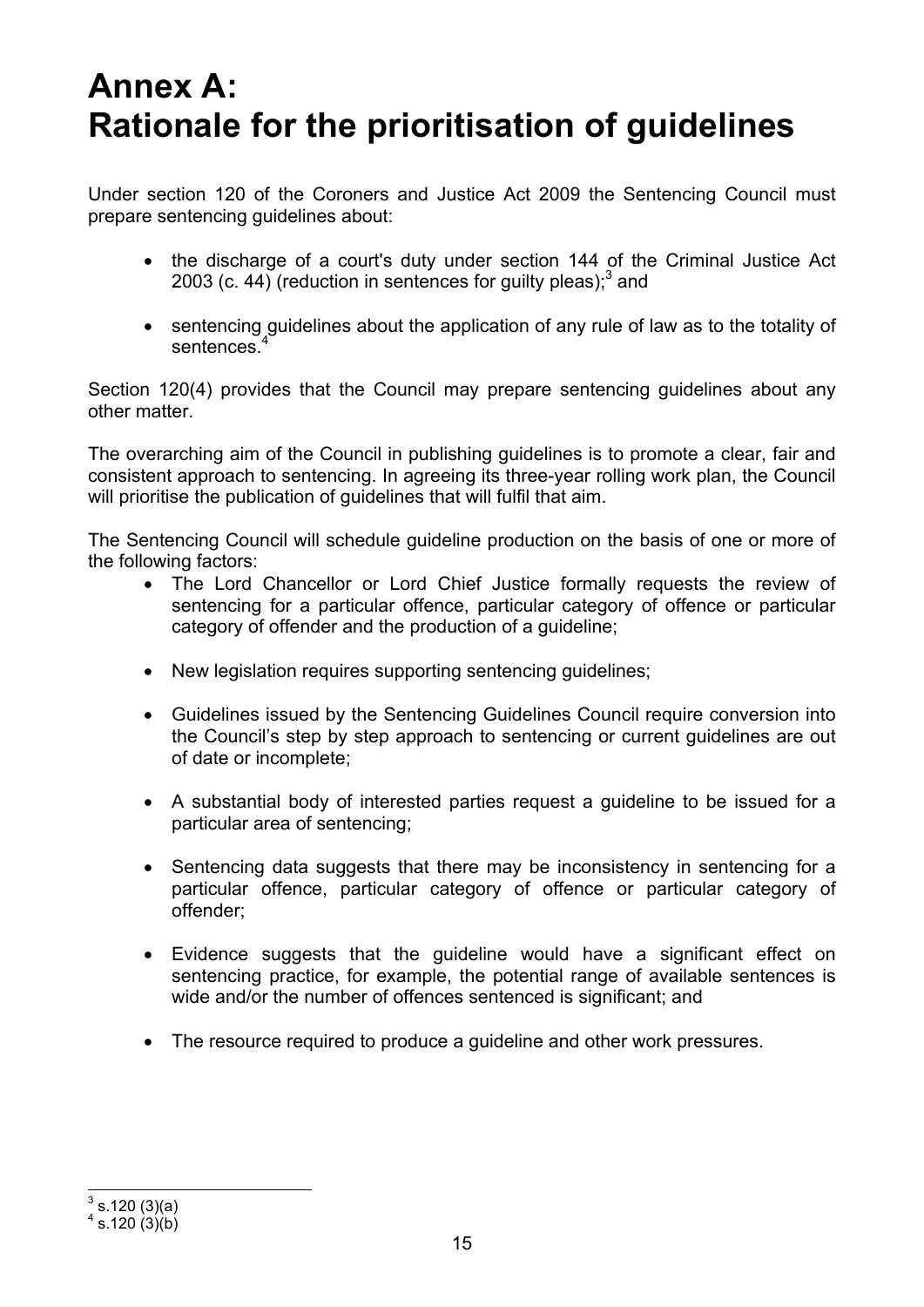# <span id="page-15-0"></span>**Annex B: Criteria for assessing/ evaluating guidelines**

**Aim:** to assess whether guidelines are having any impact on sentencing outcomes (type, length and severity) and/ or incurring any implementation issues. A two stage process of decision-making will be undertaken:

# Stage 1: Consider the need to assess the guideline

This will take account of changes forecast in the resource assessment (impact assessment) or the sentencing process set out in the guideline (implementation assessment). It will take account of whether:

- The offence is high volume and any incorrect assumptions in the resource assessment may have a significant impact;
- The Council had a stated intention of changing sentencing practice;
- Informal evidence suggests the guideline is not having its intended impact (e.g. feedback from sentencers); and
- External bodies have an interest in the impact of the guideline.

If none of the above apply, the Council will be advised not to formally evaluate at this stage.

## Stage 2: Evaluation/ assessment

## *a) Initial evaluation*

If any of the above criteria apply, initial work will be undertaken using MoJ Court Proceedings Database*<sup>5</sup>* (CPD) sentencing data for the magistrates' and Crown Court, to determine the feasibility, need and scale of further work.

If initial analysis of sentencing volumes, outcomes and average custodial length indicate any marked and/ or unintended changes after the guideline was introduced, further work will be considered. If it does not, this information would be fed back and no further analytical work at this stage would be advised.

# *b) Further evaluation*

If further work is deemed useful, feasibility of the work will be assessed. This would consider:

- Whether offence volumes are large enough to use MoJ data and to enable appropriate statistical analysis to be undertaken using a forecasted counterfactual;
- What other information can be collated (qualitative information, media reports, stakeholder feedback, etc).

The best approach to evaluation would be assessed, considering, as appropriate:

Statistical work involving time series analysis using the MoJ CPD;

 5 The CPD is derived from the LIBRA case management system, which holds the magistrates' court records, and the Crown Court's CREST system which holds the trial and sentencing data.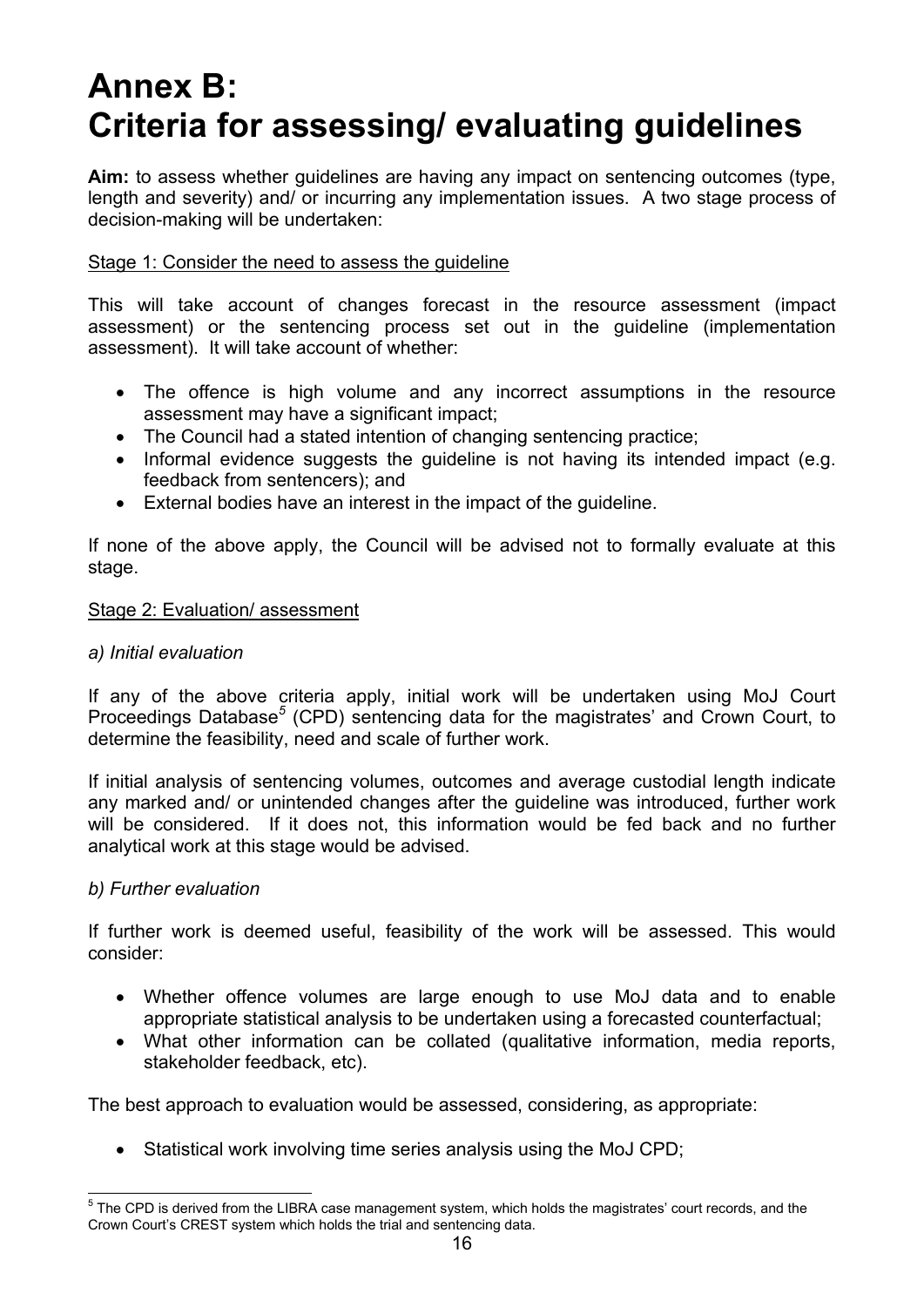- Analysis of sentencing factor information using Crown Court Sentencing Survey<sup>6</sup> and other court data (if available);
- Further bespoke quantitative or qualitative data collection and analysis to support the evaluation.

Where bespoke data collection is initiated, this should preferably involve a "before" and "after" sample, covering at least a three month period before publication of a consultation guideline and at least three months after the guideline comes into force.

 6 Between 1 October 2010 and 31 March 2015 the Council conducted a data collection exercise called the Crown Court Sentencing Survey. The paper-based survey was completed by the sentencing judge (or other sentencer) in the Crown Court. It collected information on the factors taken into account by the judge in working out the appropriate sentence for an offender and the final sentence given. It was designed to assist the Sentencing Council with fulfilling its duties under section 128 of the Coroners and Justice Act 2009.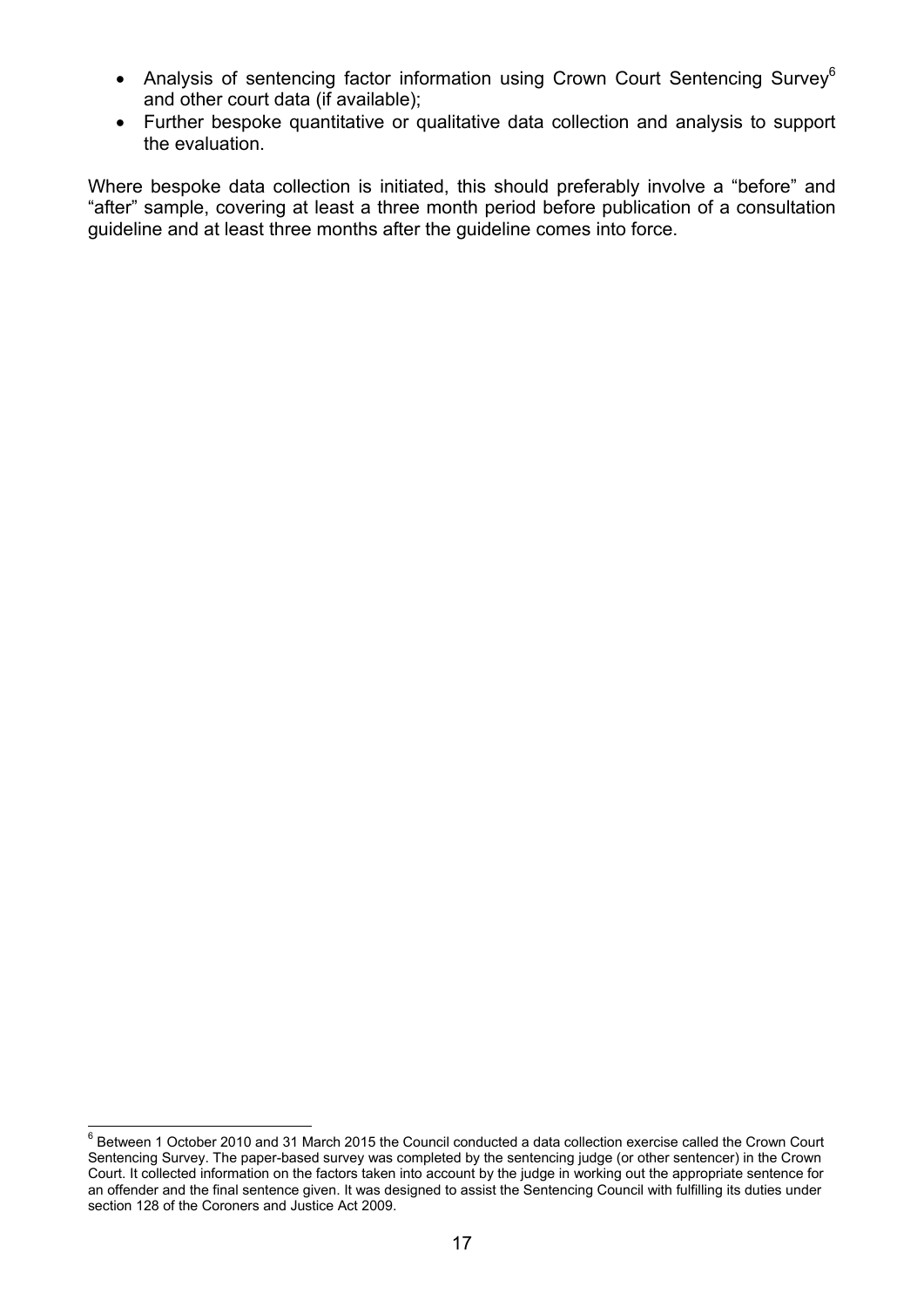# <span id="page-17-0"></span>**Annex C: The Office of the Sentencing Council as at 1 May 2016**

The Sentencing Council is supported in its work by a multi-disciplinary team of civil servants, as shown below